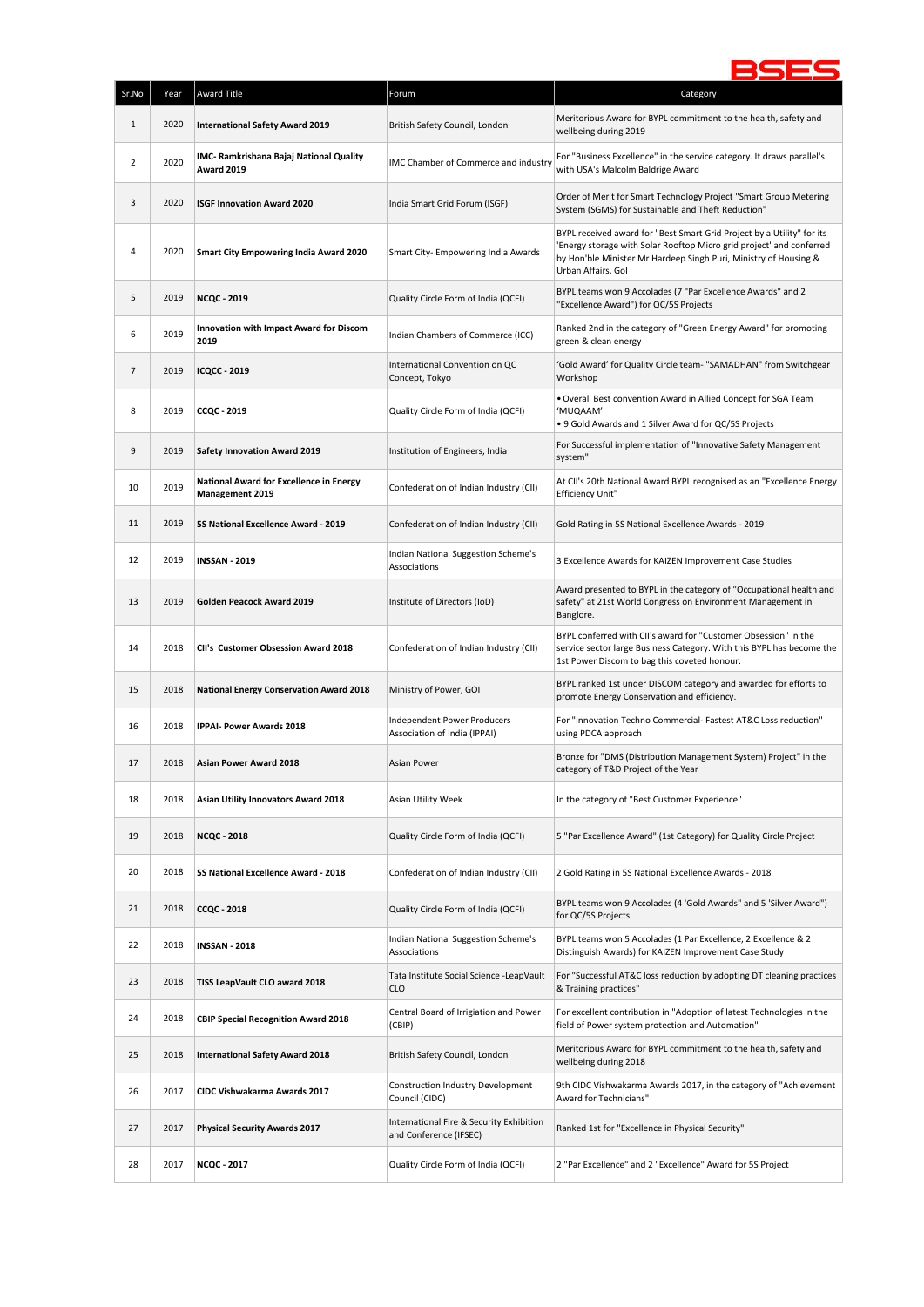| 29 | 2017 | Innovation with Impact Award for DISCOM<br>2017                  | Indian Chambers of Commerce (ICC)                           | Ranked 3rd under the category of "Quality of Service Award" and<br>awarded at 11th India Energy Summit 2017                                                                           |
|----|------|------------------------------------------------------------------|-------------------------------------------------------------|---------------------------------------------------------------------------------------------------------------------------------------------------------------------------------------|
| 30 | 2017 | Innovation with Impact Award for DISCOM<br>2017                  | Indian Chambers of Commerce (ICC)                           | Ranked 2nd as "Most Innovative Discom" for the year 2017 and<br>awarded at 11th India Energy Summit 2017                                                                              |
| 31 | 2017 | IPPAI- Power Awards 2017                                         | Independent Power Producers<br>Association of India (IPPAI) | For "Lab Tracking Module (LTM) for Meter Testing Laboratory" in the<br>category of Innovation                                                                                         |
| 32 | 2017 | <b>IPPAI- Power Awards 2017</b>                                  | Independent Power Producers<br>Association of India (IPPAI) | For "Seamless SCADA Adaption using power management tool for<br>saving electricity through power procurement" in the category of<br>Innovation                                        |
| 33 | 2017 | <b>IPPAI- Power Awards 2017</b>                                  | Independent Power Producers<br>Association of India (IPPAI) | For "AT&C Loss Reduction through Distribution Cleaning Mechanism<br>using PDCA cycle approach" in the category of Innovation                                                          |
| 34 | 2017 | 5S National Excellence Award - 2017                              | Confederation of Indian Industry (CII)                      | Gold Rating in 5S National Excellence Awards - 2017                                                                                                                                   |
| 35 | 2017 | <b>CCQC - 2017</b>                                               | Quality Circle Form of India (QCFI)                         | BYPL teams won 6 Accolades (4 'Gold Awards" and 2 'Silver Award")<br>for QC/5S Projects                                                                                               |
| 36 | 2017 | <b>INSSAN - 2017</b>                                             | Indian National Suggestion Scheme's<br>Associations         | 1 Par Excellence, 1 Excellence and 1 Distinguish Award for KAIZEN<br>Improvement Case Study                                                                                           |
| 37 | 2017 | <b>International Safety Award 2017</b>                           | British Safety Council, London                              | For demonstrating a strong commitment on good health and safety<br>management during 2016                                                                                             |
| 38 | 2017 | DL Shah National Quality Award 2017                              | Quality Council of India (QCI)                              | Certificate of Merit for "Intelligent Outage Management System"                                                                                                                       |
| 39 | 2017 | <b>Safety Innovation Award 2017</b>                              | Institution of Engineers, India                             | For implementing Innovative Safety Management System                                                                                                                                  |
| 40 | 2016 | Smart Technology of the Year 2016                                | India Smart Grid Forum (ISGF)                               | Appreciation Award for Smart Technology of Year 2016 for 'Seamless<br>SCADA adaption".                                                                                                |
| 41 | 2016 | <b>National Award for Excellence in Cost</b><br>Management, 2016 | Institute of Chartered Accountants of<br>India (ICAI)       | 14th National Award for "Excellence in Cost Management" for FY 2016,<br>under the category of Power Distribution & Transmission and<br>presented by Hon'ble Minister Sh Piyush Goyal. |
| 42 | 2016 | <b>National Gaurav Award 2016</b>                                | Indian Bravehearts (NGO)                                    | For efforts in the "development of our city" (Our transformation<br>journey since 2002                                                                                                |
| 43 | 2016 | <b>Innovation with Impact Award for DISCOM</b><br>2016           | Indian Chambers of Commerce (ICC)                           | Ranked 3rd under the category of "Green Grid Award" and awarded at<br>10th India Energy Summit 2016                                                                                   |
| 44 | 2016 | <b>Innovation with Impact Award for DISCOM</b><br>2016           | Indian Chambers of Commerce (ICC)                           | Ranked 3rd under the category of "Quality of Service Award"                                                                                                                           |
| 45 | 2016 | <b>IPPAI- Power Awards 2016</b>                                  | Indian Chambers of Commerce (ICC)                           | Ranked 2nd under the category of "Efficient Distribution Operations"                                                                                                                  |
| 46 | 2016 | <b>IPPAI- Power Awards 2016</b>                                  | Independent Power Producers<br>Association of India (IPPAI) | Innovation Award in "Seamless SCADA Adaption using power<br>management tool for saving electricity through power procurement"                                                         |
| 47 | 2016 | IPPAI- Power Awards 2016                                         | Independent Power Producers<br>Association of India (IPPAI) | "Innovation Award" in Lab Tracking Module (LTM)                                                                                                                                       |
| 48 | 2016 | TISS LeapVault CLO award 2016                                    | Tata Institute Social Science -LeapVault<br><b>CLO</b>      | HR Award for "Apprenticeship and on the Job Training on simulation<br>program on SCADA Adaption"                                                                                      |
| 49 | 2016 | Skoch BSE Award 2016                                             | Skotch Group                                                | Certificate of Merit for AT&C Loss Reduction by Improving the DT<br>Cleaning Mechanism Using the PDCA Cycle Approach (At field level)                                                 |
| 50 | 2016 | <b>NCQC - 2016</b>                                               | Quality Circle Form of India (QCFI)                         | 2 Par Excellence and 3 Excellence Award for KAIZEN for Quality Circle &<br>5S Project                                                                                                 |
| 51 | 2016 | <b>CCQC - 2016</b>                                               | Quality Circle Form of India (QCFI)                         | 5 Gold Award and 2 Silver Award for Quality Circle & 5S Project                                                                                                                       |
| 52 | 2016 | <b>International Business Award 2016</b>                         | Stevie - International Business Award,<br><b>USA</b>        | International Business Award under "Customer care Department"<br>category by Stevie, USA                                                                                              |
| 53 | 2016 | CIDC Vishwakarma Awards 2016                                     | Construction Industry Development<br>Council (CIDC)         | Achievement Award - Supervisors Category                                                                                                                                              |
| 54 | 2016 | <b>Innovation Award 2016</b>                                     | Independent Power Producers<br>Association of India (IPPAI) | Innovation Award in Intelligent Outage Management System (IOMS)                                                                                                                       |
| 55 | 2016 | <b>International Safety Award 2016</b>                           | British Safety Council, London                              | For demonstrating a strong commitment on good health and safety<br>management during 2015                                                                                             |
| 56 | 2016 | <b>Safety Innovation Award 2016</b>                              | Institution of Engineers, India                             | Winner of Safety Innovation Award                                                                                                                                                     |
| 57 | 2015 | PHD Annual Awards for Excellence 2015                            | PHD chambers of commerce                                    | 4th Position in Social Welfare Category during PHD Annual Awards for<br>Excellence 2015 at all India National Level                                                                   |